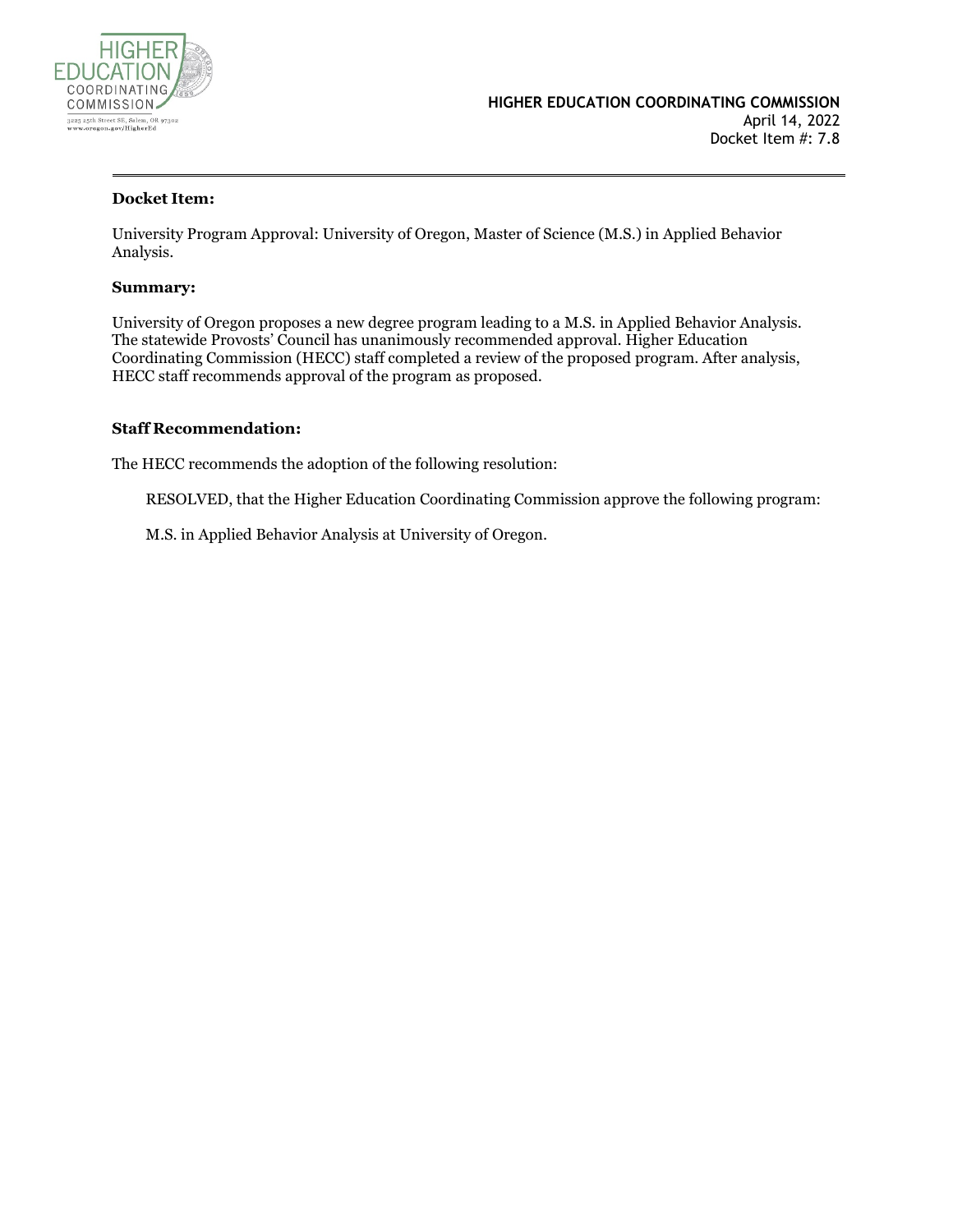

# **Proposal for a New Academic Program**

**Institution:** University of Oregon

**College/School:** College of Education

**Department/Program Name:** Special Education and Clinical Sciences

**Degree and Program Title:** Master of Science in Applied Behavior Analysis

## **1. Program Description**

**a. Proposed Classification of Instructional Programs (CIP) number.** 42.2814

## **b. Brief overview (1-2 paragraphs) of the proposed program, including its disciplinary foundations and connections; program objectives; programmatic focus; degree, certificate, minor, and concentrations offered.**

We propose an Online Master of Science in Applied Behavior Analysis program, aimed at increasing the number of UO graduates with the knowledge, skills, and experiences necessary to design, deliver, and evaluate applied behavior analytic services and supports to individuals with disabilities (e.g. intellectual and developmental disability including autism spectrum disorder). This specialized professional graduate degree will include core courses covering the principles of behavior; research methods; conceptual, experimental, and applied behavior analysis; and ethics. Objectives for students include: (a) applying their knowledge, understanding, and problem-solving abilities in new or unfamiliar environments within multidisciplinary contexts, (b) communicating their conclusions, and the knowledge and rationale underpinning these, to specialist and non-specialist audiences clearly and unambiguously, (c) undertaking study in a manner that is largely self-directed (Association for Behavior Analysis International Standards 9-106). In addition, a Capstone Research Project will provide student opportunities for originality in developing and applying ideas within a research context. The knowledge gained in coursework will be integrated into student practice in their chosen area of population specialization through supervised experiential learning. Additional supervision for professional licensure will be available to students at a distance using telehealth independent and group supervision during a second internship year of the program.

This program follows the verified course sequence and Master's degree requirements put forth by the professional and licensing organization of Behavior Analysis and Board Certified Behavior Analysts (BCBAs): the Association for Behavior Analysis International (ABAI) and the Behavior Analyst Certification Board (BACB).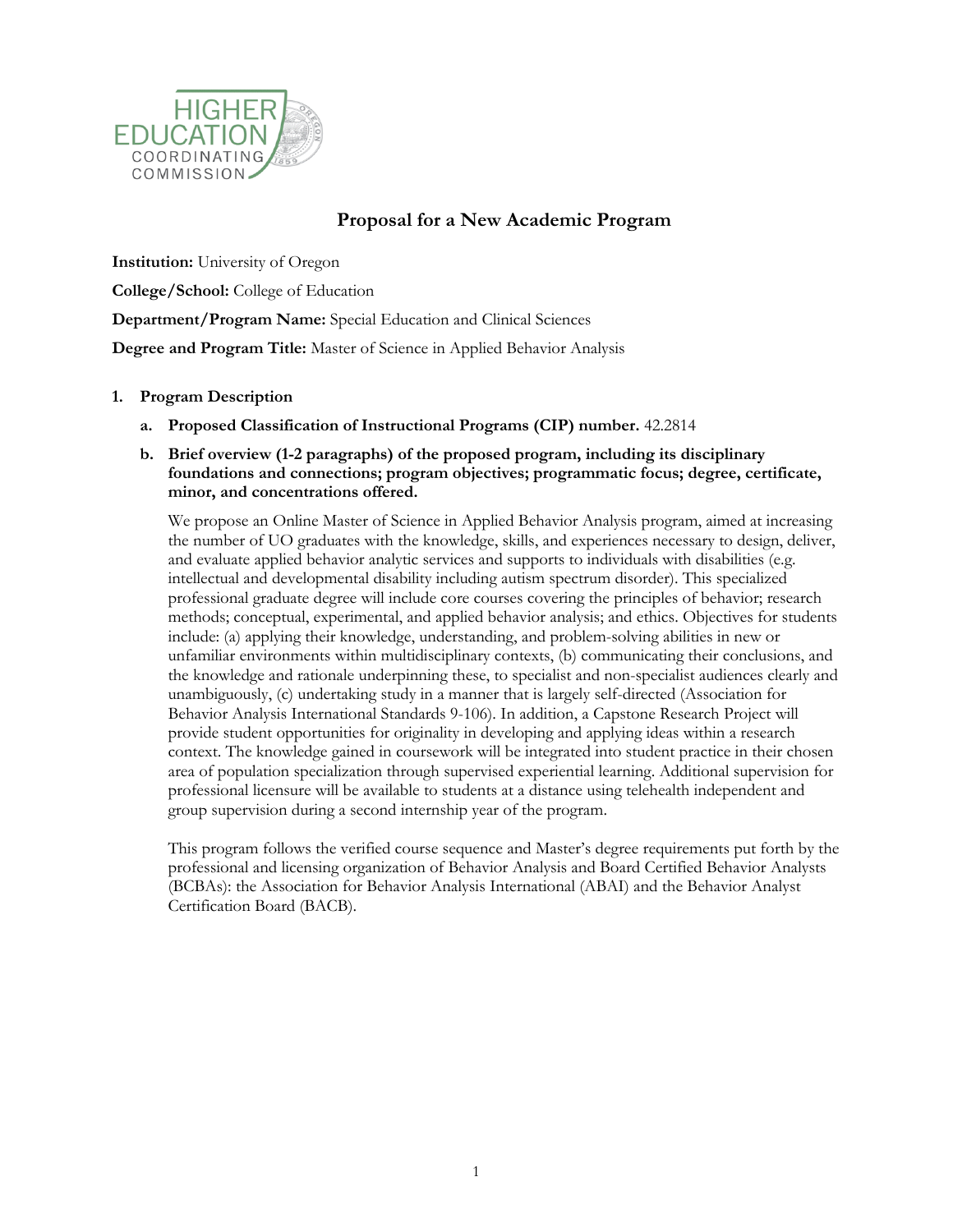**c. Course of study – proposed curriculum, including course numbers, titles, and credit hours.**

# **Master's in Applied Behavior Analysis Proposed Course Sequence Option 1: Full time, 1-year online program, degree only, 52 credits**

|        | Year 1                                       |                |
|--------|----------------------------------------------|----------------|
| Term   | Course                                       | <b>Credits</b> |
| Fall   | SPED 570 Prin App Behv Analysis              | 5.             |
| Fall   | SPED 670 Phil App Behv Analysis              | 3              |
| Fall   | SPED 671 Exp Rsrch in ABA                    | 3              |
| Fall   | SPED 571 ABA Assessment                      | 3              |
| Fall   | SPED 572 Behavior Change Group Settings      | 3              |
|        |                                              |                |
| Winter | SPED 573 Behv Change Proc I                  | 3              |
| Winter | SPED 574 Ethics in ABA                       | $\overline{4}$ |
| Winter | SPED 575 Sngl Case Rsrc Design               | 5              |
| Winter | SPED 672 Exp Rsrc ABA Lab                    | $\overline{2}$ |
| Winter | SPED 673 Superv Prac in ABA                  | $\mathfrak{Z}$ |
|        |                                              |                |
| Spring | SPED 576 Behv Change Proc II                 | 3              |
| Spring | SPED 577 Personnel Mgmt                      | $\overline{3}$ |
| Spring | SPED 674 Supv Rsrch Proj ABA(Masters Report) | 6              |
| Spring | SPED 673 Supervised Practice in ABA          | 6              |
|        | <b>TOTAL</b>                                 | 52             |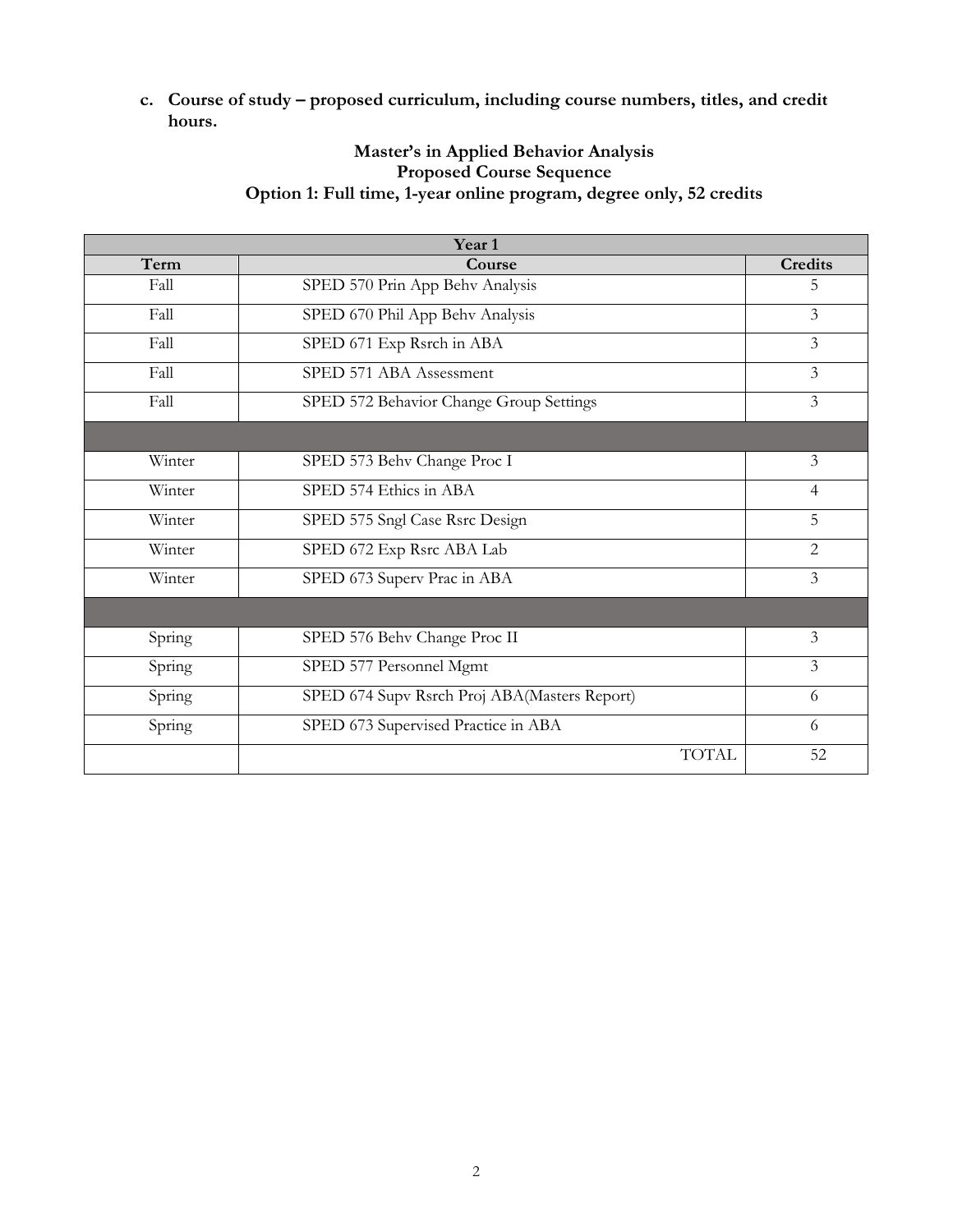## **Master's in Applied Behavior Analysis Proposed Course Sequence Option 2: Full time 2 year online program, with supervision for licensure, 101 credits**

| Year <sub>1</sub> |                                              |                |  |
|-------------------|----------------------------------------------|----------------|--|
| Term              | Course                                       | <b>Credits</b> |  |
| Fall              | SPED 570 Prin App Behv Analysis              | 5              |  |
| Fall              | SPED 670 Phil App Behv Analysis              | $\overline{3}$ |  |
| Fall              | SPED 671 Exp Rsrch in ABA                    | $\overline{3}$ |  |
| Fall              | SPED 571 ABA Assessment                      | 3              |  |
| Fall              | SPED 572 Behavior Change Group Settings      | $\overline{3}$ |  |
|                   |                                              |                |  |
| Winter            | SPED 573 Behv Change Proc I                  | 3              |  |
| Winter            | SPED 574 Ethics in ABA                       | 4              |  |
| Winter            | SPED 575 Sngl Case Rsrc Design               | 5              |  |
| Winter            | SPED 672 Exp Rsrc ABA Lab                    | $\overline{2}$ |  |
| Winter            | SPED 673 Superv Prac in ABA                  | 8              |  |
|                   |                                              |                |  |
| Spring            | SPED 576 Behv Change Proc II                 | $\mathfrak{Z}$ |  |
| Spring            | SPED 577 Personnel Mgmt                      | $\overline{3}$ |  |
| Spring            | SPED 674 Supv Rsrch Proj ABA(Masters Report) | 6              |  |
| Spring            | SPED 673 Supervised Practice in ABA          | 5              |  |
|                   |                                              |                |  |
| Summer            | SPED 673 Supervised Practice in ABA          | 9              |  |
|                   | Year <sub>2</sub>                            |                |  |
| Fall              | SPED 673 Supervised Practice in ABA          | 9              |  |
| Winter            | SPED 673 Supervised Practice in ABA<br>9     |                |  |
| Spring            | SPED 673 Supervised Practice in ABA<br>9     |                |  |
| Summer            | SPED 673 Supervised Practice in ABA          | 9              |  |
|                   | <b>TOTAL</b>                                 | 101            |  |

**d. Manner in which the program will be delivered, including program location (if offered outside of the main campus), course scheduling, and the use of technology (for both oncampus and off-campus delivery).**

The program will be delivered online.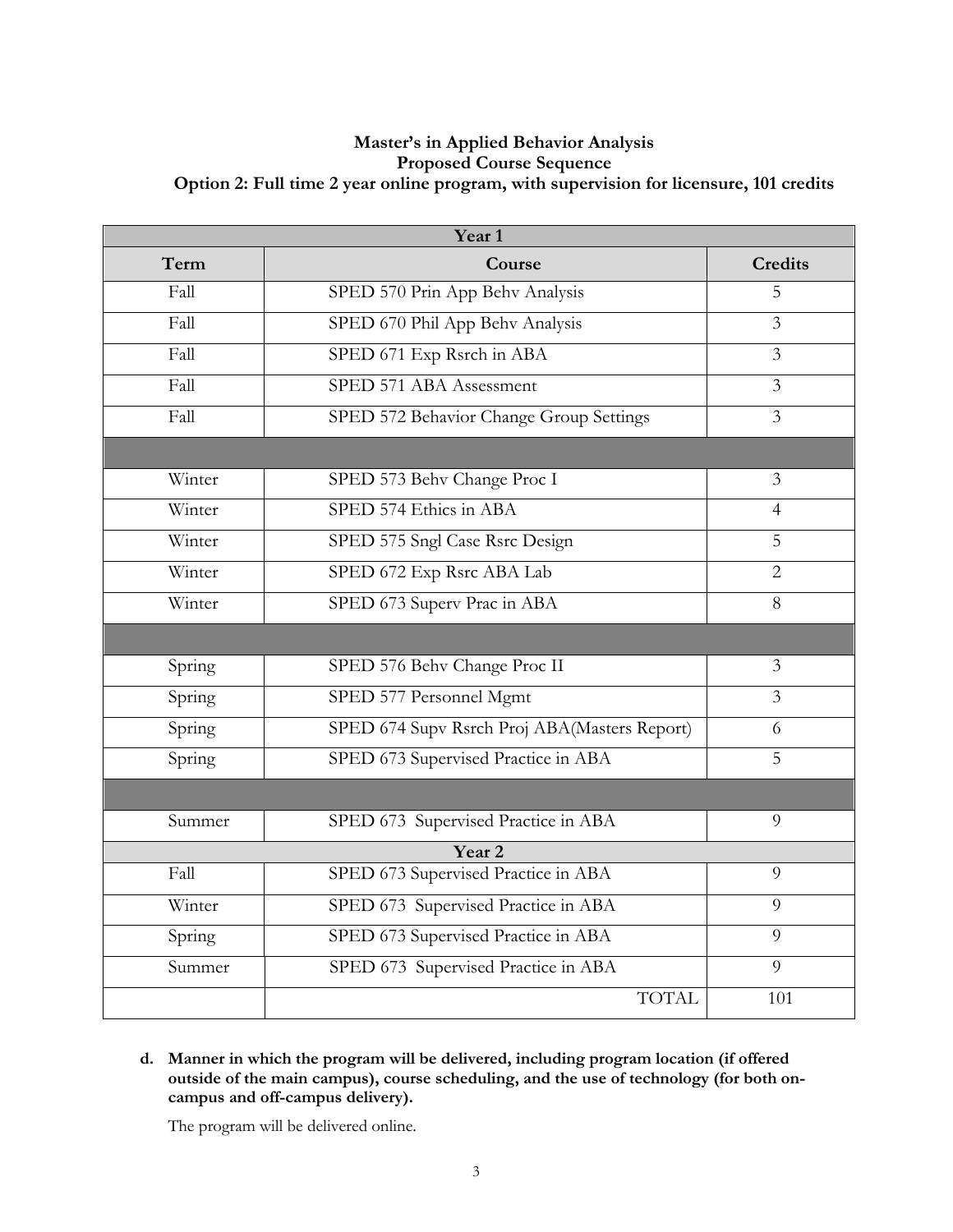## **e. Adequacy and quality of faculty delivering the program.**

The administrator of the program will be a doctoral-level behavior analyst and a full-time member of the core faculty, whose training and experience equip them to lead the program. The faculty will consist of behavior analysts who document their expertise in the applied, experimental, or conceptual analysis of behavior. The core faculty will consist of full-time doctoral-level behavior analysts. Other program faculty, full- or part-time NTTF will have masters or doctoral degrees in behavior analysis or a related field. Faculty assignments and hires will be made within the Special Education and Clinical Sciences Department. Tenure-track faculty will be expected to meet the promotion and tenure guidelines advanced by the U of O College of Education at their appropriate rank (Assistant, Associate, Full) which includes excellence in research, teaching, and service. Non-tenure track faculty will be expected to meet the promotion and tenure guidelines advanced by the U of O College of Education at their appropriate rank. Faculty associated with the program will be expected to carry out innovative research in applied behavior analysis, engage in the dissemination of their research through peer-reviewed publications and professional presentations. All of the aforementioned activities will be evaluated annually and at other assigned times per the U of O CBA guidelines and College of Education procedures for faculty evaluation. Faculty will be expected to deliver highquality engaging coursework as assessed by student evaluation, instructor reflection, and peer observation of teaching activities and materials.

#### **f. Adequacy of faculty resources – full-time, part-time, adjunct.**

See e.

## **g. Other staff.**

One 0.50 FTE Classified Staff position within the College of Education. Three level two Graduate Employees with Master's Degrees in Applied Behavior Analysis or related field and current licensure as Board Certified Behavior Analyst to assist in teaching courses (allowable for licensure courses per accreditation bodies) and supervising students' supervised experiences.

#### **h. Adequacy of facilities, library, and other resources.**

The program will receive operational support from UO Online including instructional technologist and designers, online education and online teaching integration, and copyright expertise.

The current library resources are adequate for the initiation of the proposed programs; however, additional e-texts associated with courses and institutional subscriptions to peer-reviewed journals in applied behavior analysis would assist in ensuring adequate resources for a Master's level program. The library currently has approximately 73 catalog results for books and ebooks related to Applied Behavior Analysis. In consultation with the Social Sciences/Education Librarian, Katherine Donaldson, and her colleages in Psychology, we determined that some of the needed resources lie within the currently available Psychological Sciences (particularly Clinical Psychology) and Special Education resources. Regarding peer-reviewed journals in applied behavior analysis, the Knight Library currently has access to the following journals:

Behavior and Social Issues - Journal freely available and we also have access from 2001 through Proquest Social Science Journals (https://allianceprimo.hosted.exlibrisgroup.com/permalink/f/r3itvj/CP71185190790001451)

Journal of Experimental Analysis of Behavior - Access available through Proquest Social Science Journals but with an embargo, meaning that most recent 3 years are not available (https://allianceprimo.hosted.exlibrisgroup.com/permalink/f/r3itvj/CP71186199360001451)

Journal of Organizational Behavior Management - Access available from 2006 to 2016, however when I tried looking at articles after 2016, I was still able to see full text. I can follow up on this. (https://alliance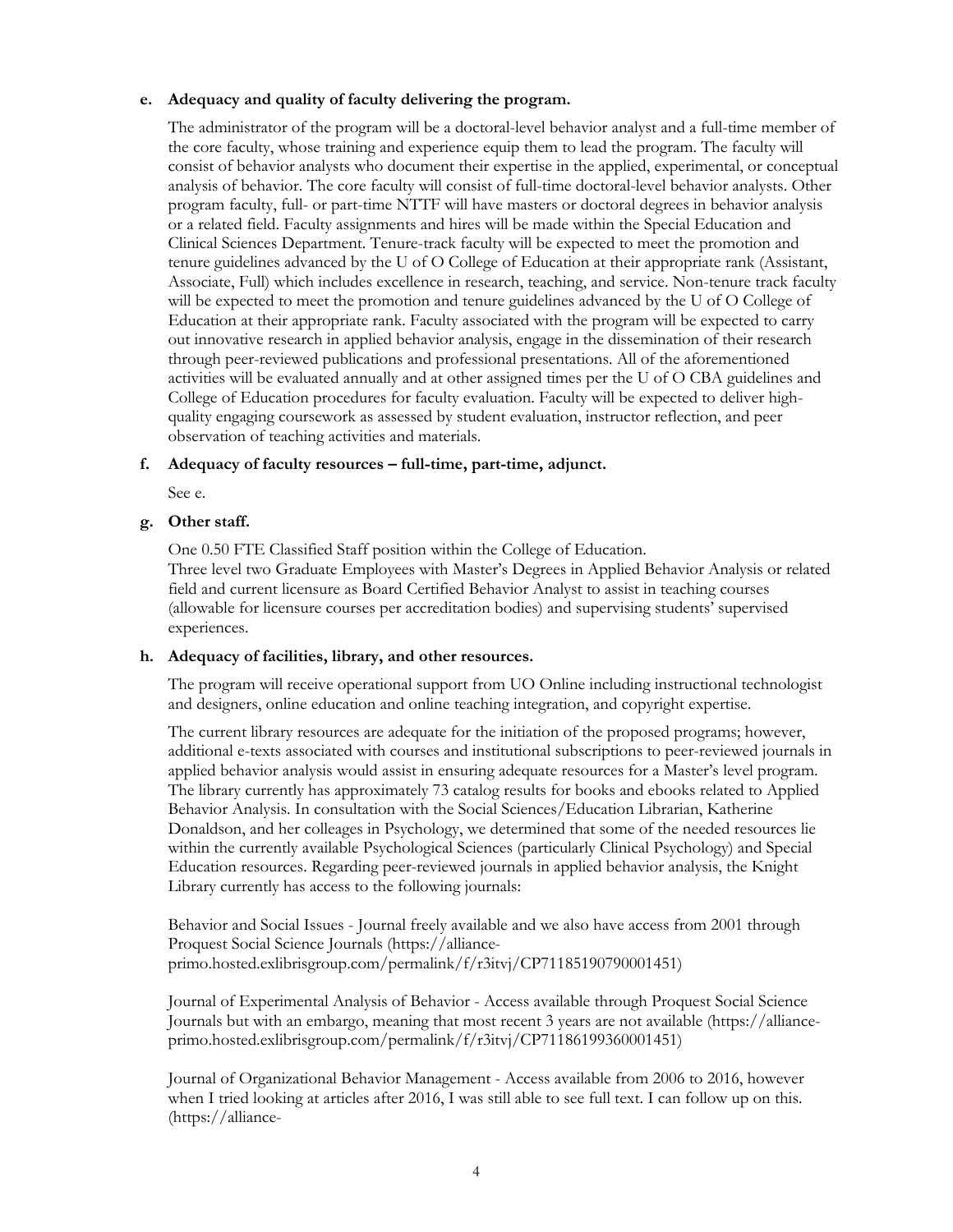primo.hosted.exlibrisgroup.com/permalink/f/r3itvj/CP71186199500001451)

The Psychological Record - Access available through several databases with an embargo (either the most recent 1 year or 3 years) (https://allianceprimo.hosted.exlibrisgroup.com/permalink/f/r3itvj/CP71185691880001451)

Perspectives on Behavior Science (Previously the Behavior Analyst) - Access available through Springer (https://allianceprimo.hosted.exlibrisgroup.com/permalink/f/r3itvj/CP71271920740001451)

Currently licensed Board Certified Behavior Analysts (which would include the program faculty and Graduate Employees) have free access through the Behavior Analyst Certification Board to the Journal of Applied Behavior Analysis, the Journal of the Experimental Analysis of Behavior, and Behavioral Interventions, which fills in some of the limited access journals above.

These additional, ideal resources could be explored following growth of the program to allow a grow your own approach to the programmatic library resources. The addition of 5 key peer-reviewed journals to the library collection would result in an annual cost of approximately \$3261.

i. **Anticipated start date.** Fall 2022

## **2. Relationship to Mission and Goals**

## **a. Manner in which the proposed program supports the institution's mission, signature areas of focus, and strategic priorities.**

The U of O is a research-intensive public university with a mission of exceptional scientific discovery and contribution to scholarship, teaching, and service. This program's curricular focus is on the science of human behavior and learning, which leverages the U of O Special Education Program's national reputation as the 3rd best special education program in the nation (U.S. News Report) and the expertise of current TTF in applied behavior analysis, multi-tiered systems of support (e.g., Positive Behavior Interventions and Supports), single-case research design, academic instruction, and intellectual disabilities, and autism spectrum disorders to provide high-quality instruction and mentorship to graduate students seeking knowledge and skills in this science. A Masters in Applied Behavior Analysis leading to certification as a BCBA is a unique addition to the Department and College of Education more broadly as BCBAs do not neatly fall into a single occupational category and certification is often combined with other professional certification. For instance, a recently conducted market analysis indicated that employers of related occupations (i.e., clinical, counseling, school psychologists, speech language pathologist, special education teachers, and education administrators) are increasingly noting a requirement or preference for applicants who also hold a BCBA credential (Burning Glass Technologies, 2015).

Additionally, the U of O is internationally known for the development of positive behavior support systems and cutting-edge research in autism and developmental disabilities intervention. We have an important role to play in increasing the number of highly trained BCBAs regionally and nationally. Our reputation and research faculty will likely draw students from across the country as well as internationally. This new program is integral to the stated mission of the College of Education that is dedicated to enhancing individual lives and systems within a culture that values diversity and promotes respect and inclusion.

**b. Manner in which the proposed program contributes to institutional and statewide goals for student access and diversity, quality learning, research, knowledge creation and innovation, and economic and cultural support of Oregon and its communities.**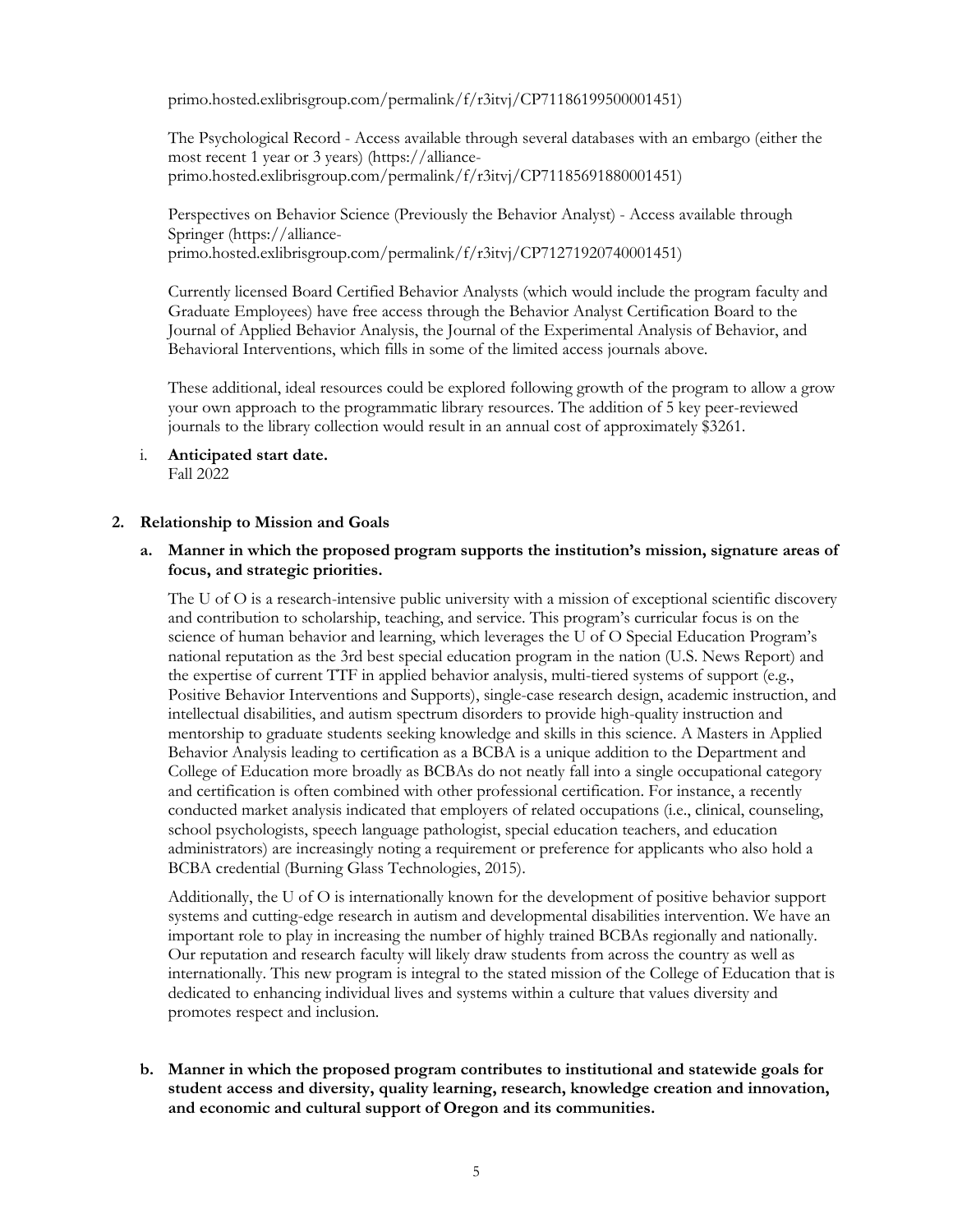#### *Student access and diversity*

An online master's degree in behavior analysis offers students rigorous training in the science of human behavior and learning from their home communities in Oregon. This online program seeks to leverage our partnerships with Educational Service Districts and school districts across Oregon, including in rural communities, in recruitment efforts to ensure that we are developing local talent that will improve access to our program for nontraditional and diverse students. This grow your own approach is essential for ensuring our graduates provide much needed services for families of children with autism, schools, and community agencies in Oregon, but also provides the program with opportunities to increase the diversity of students enrolled. We are committed to recruiting and supporting individuals from traditionally underrepresented groups (students with disabilities, students who are Black, Indigenous, or a person of color, first-generation students) and will ensure that our admissions and program evaluation activities reflect this priority.

Offering core courses at the 4/500 level (BSCI 4/5XX Principles of ABA ; BSCI 4/5XX ABA Assessment; BSCI 4/5XX Advanced Classroom and Behavior Management) will allow undergraduates to sample the coursework within the Master's program as electives or formal completion of an Undergraduate Minor in Applied Behavior Analysis.

#### *Quality learning, research, knowledge creation and innovation*

We are proposing a research-intensive master's degree which prepares graduates to work in school and community based mental health organizations, to prepare for Ph.D. programs, and to obtain eligibility to sit for the BCBA licensure exam. The U of O College of Education provides a rich research environment with 16 research and outreach units including Early Childhood CARES, and the HEDCO Clinic. These resources are sufficient in number and quality to support student learning outcomes including completion of a Capstone master's report or thesis. In other nationally regarded applied behavior analysis Master's programs, these types of Capstone projects are often publishable studies that contribute to the creation of knowledge regarding evidence-based practices for individuals with disabilities.

#### *Economic and cultural support of Oregon*

The national employment demand for behavior analysts from 2010 to 2018 has increased each year with a 1,942% increase from 2010 to 2018 and a 127% increase from 2017 to 2018 (BACB, 2019). Moreover, demand has increased in every state since 2010. In 2018, 16,109 national job postings required or preferred BCBAs. 339 of these job postings originated in Oregon, and 586 job postings in Washington (BACB, 2019).

A Market Analysis was completed by the U of O in June 2019 (see Hanover Research Report, 2019) and reported several key findings of relevance: (a) the market for applied behavior analysis degrees is not saturated, particularly in Oregon; (b) the average annualized growth rate of applied behavior analysis completions in the Far West region of the U.S. is 42.5%. For perspective, the national average for all programs is 1.6% (Hanover, 2019), (c) national projected employment growth for relevant occupations from 2016 to 2026 is 16.2%. and (d) the current number of online applied behavior analysis master's programs nationwide is 7.

Board Certified Behavior Analysts (BCBAs) at the Master's level are independently practicing professionals who are often self-employed or open up small businesses employing high school graduates and college graduates of 2-year community colleges and 4-year universities, which directly supports the economic growth of Oregon communities both by stabilizing families of children with autism by providing needed insurance mandated applied behavior analysis and creating unique jobs within the community.

## **c. Manner in which the program meets regional or statewide needs and enhances the state's capacity to:**

**i. improve educational attainment in the region and state;**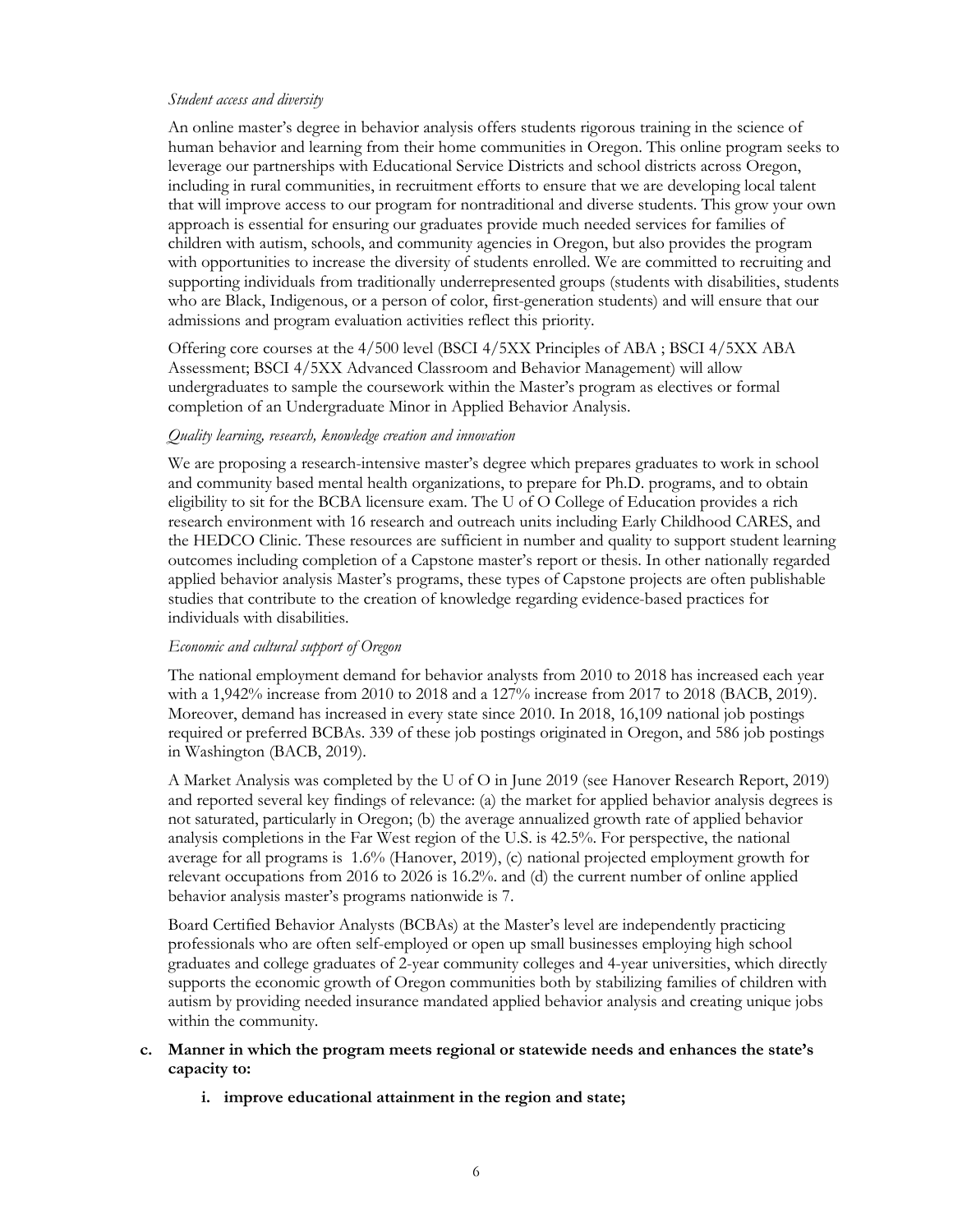- **ii. respond effectively to social, economic, and environmental challenges and opportunities; and**
- **iii. address civic and cultural demands of citizenship.**

This program proposal directly responds to an area of need for licensed master's level applied behavior analysis professionals in Oregon and nationally. Although BCBAs work in a number of fields and settings, the most common area of expertise and employment is related to intellectual and developmental disabilities including autism spectrum disorder. Autism spectrum disorder, a neurodevelopmental disorder characterized by social communication delays and a pattern of rigid and repetitive behavior (APA, 2015), has a current prevalence of 1 in 54 children eight years of age (CDC, 2020). Without appropriate early intervention autism symptoms persist over time, can seriously limit educational progress and can contribute to worsened postsecondary outcomes. Costs of autism services in the United States alone is \$236-262 billion annually, but costs of lifelong care can be reduced by 2/3 with early diagnosis and intervention. One of the few types of treatment services that show evidence in improving the concerns associated with ASD are intervention programs that use applied behavior analysis.

Oregon has the added context of the recent passage of legislation (SB 365, 2013) mandating the coverage of medically necessary applied behavior analysis for the treatment of autism spectrum disorder as delivered by licensed behavior analysts (i.e., BCBA) for both public (The Oregon Health Plan) and private insurers. As of 2019, there were 186 BCBAs in Oregon; however, the recommended case load for a BCBA supervising intensive services is 10 clients (Behavior Analyst Certification Board, 2014). Autism is estimated at 1.5 to 2 percent for children under 18 years of age; therefore, we can expect that approximately 15,000 children in Oregon have ASD. If prevalence remains stable and every child received ABA, Oregon would require a minimum of 1500 BCBAs. Not surprisingly, regional coordinated care organizations, particularly in Southern Oregon, Eastern Oregon, and coastal cities, have noted that the need for BCBAs is unmet. We expect 100% employment for the graduates of this program.

A goal of the program is to help develop students as lifelong learners who reflect on the impact of their practice and the practice of behavior analysis on society. The program requires a freestanding course in ethics and a freestanding course in personnel management. Other courses in the curriculum also embed content on the ethical practices and decision-making models pertaining to assessment, intervention development and evaluation with individuals with disabilities, consultation with adult change agents such as parents and teachers, and consultation with schools and organizations, and on conducting human research.

## **3. Accreditation**

**a. Accrediting body or professional society that has established standards in the area in which the program lies, if applicable.**

ABAI

**b. Ability of the program to meet professional accreditation standards. If the program does not or cannot meet those standards, the proposal should identify the area(s) in which it is deficient and indicate steps needed to qualify the program for accreditation and date by which it would be expected to be fully accredited.**

The program follows the verified course sequence and Master's degree requirements put forth by the professional and licensing organization of Behavior Analysis and Board Certified Behavior Analysts (BCBAs): the Association for Behavior Analysis International (ABAI) and the Behavior Analyst Certification Board (BACB).

**c. If the proposed program is a graduate program in which the institution offers an undergraduate program, proposal should identify whether or not the undergraduate program is accredited and, if not, what would be required to qualify it for accreditation.**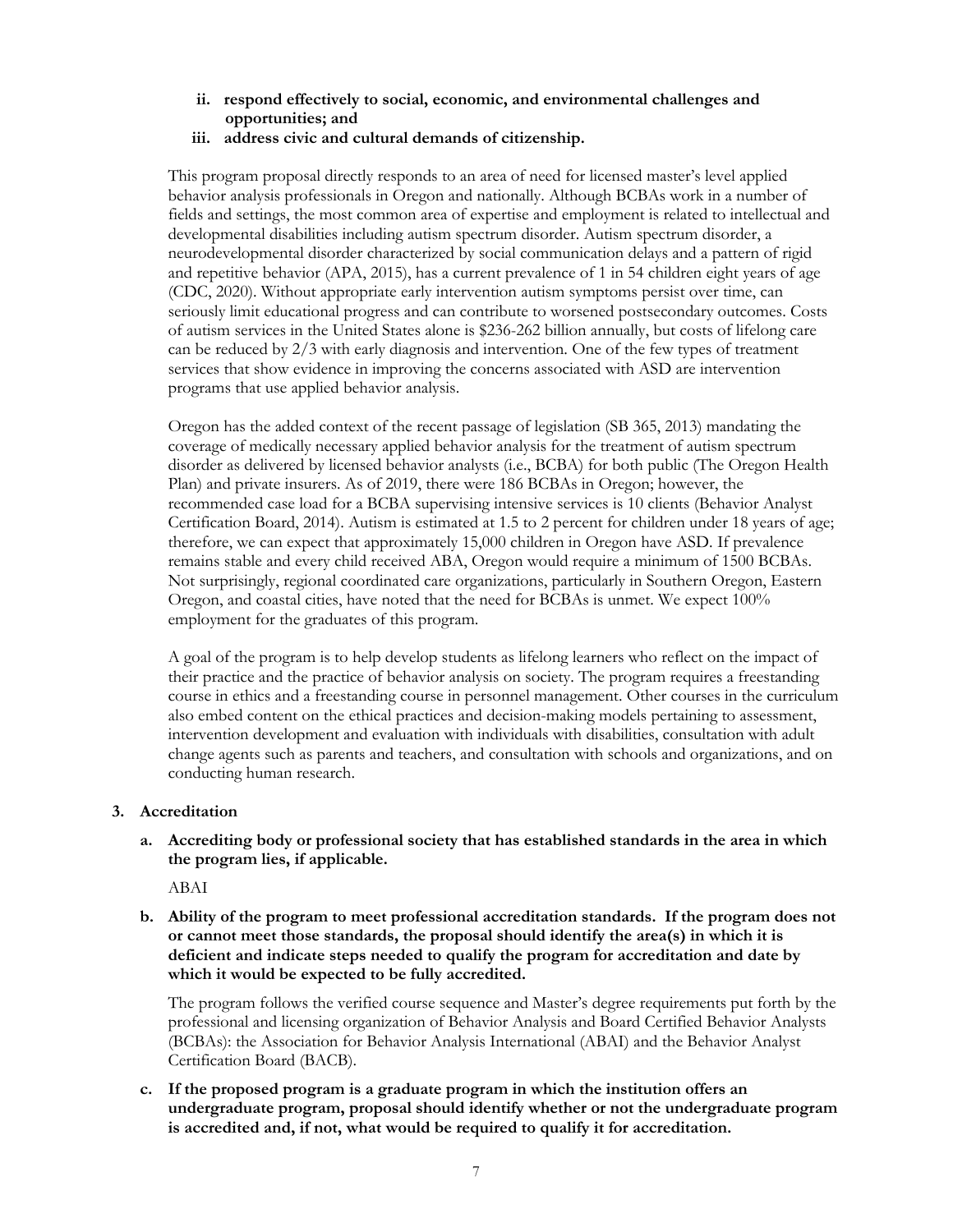$N/A$ 

## **d. If accreditation is a goal, the proposal should identify the steps being taken to achieve accreditation. If the program is not seeking accreditation, the proposal should indicate why it is not.**

We will be seeking accreditation of the Master's program through the Association for Behavior Analysis International (ABAI), which accredits post-secondary program in behavior analysis at the bachelor's master's and doctoral levels. Programs seeking accreditation must meet eligibility criteria, complete a formal application and self-study report (Mission and scope of program, catalog or other publication describing the program and documentation of program's ability to meet standards including description of the program, curriculum, and resources), submit an application fee, and conduct a formal site visit with a team selected by ABAI. Expenses for the accreditation visit (including travel) are covered by the program. For initial accreditation (lasting 5 years), a resource visit may be requested at the program's expense to assess the readiness of the program and to provide consultation. Once accredited, programs must file an application with fees and a self-study report one year prior to expiration of the original application. Additionally, the program must annually submit a report to ABAI which includes enrollment data. The fee schedule for accreditation activities is available at https://accreditation.abainternational.org/apply/fee-schedule.aspx In addition to accreditation, all programs leading to licensure must include Behavior Analyst Certification Board Verified Course Sequences (VCS) which is a separate, parallel application through ABAI.

## **4. Need**

**a. Anticipated fall term headcount and FTE enrollment over each of the next five years.**

| Year 1 | Year 2    | Year 3 | Year 4 | Year 5 |
|--------|-----------|--------|--------|--------|
| ᅶ      | n n<br>∠∪ | ں ے    | ں ے    | ں ر    |

## **b. Expected degrees/certificates produced over the next five years.**

| Year 1 | Year 2 | Year 3    | Year 4   | Year 5 |
|--------|--------|-----------|----------|--------|
| ν      | ⊥∪     | n c<br>∠∪ | ≘<br>ں ے | ں ے    |

## **c. Characteristics of students to be served (resident/nonresident/international; traditional/ nontraditional; full-time/part-time, etc.).**

We plan to attract a broad spectrum of students to the program given asynchronous delivery. Many students who are already teachers in the field or working as applied behavior analysis therapists may be interested in studying to receive their master's degree and certification as a behavior analyst. This career path will appeal to special educators, psychologists, behavior assistants, educational assistants, and others looking for a career change. There is also the possibility of offering the coursework internationally although certification will not be possible for those students, but they can pursue the master's degree path.

#### **d. Evidence of market demand.**

The national employment demand for behavior analysts from 2010 to 2018 has increased each year with a 1,942% increase from 2010 to 2018 and a 127% increase from 2017 to 2018 (BACB, 2019). Moreover, demand has increased in every state since 2010. In 2018, 16,109 national job postings required or preferred BCBAs. 339 of these job postings originated in Oregon, and 586 job postings in Washington (BACB, 2019).

A Market Analysis was completed by the U of O in June 2019 (see Hanover Research Report, 2019) and reported several key findings of relevance: (a) the market for applied behavior analysis degrees is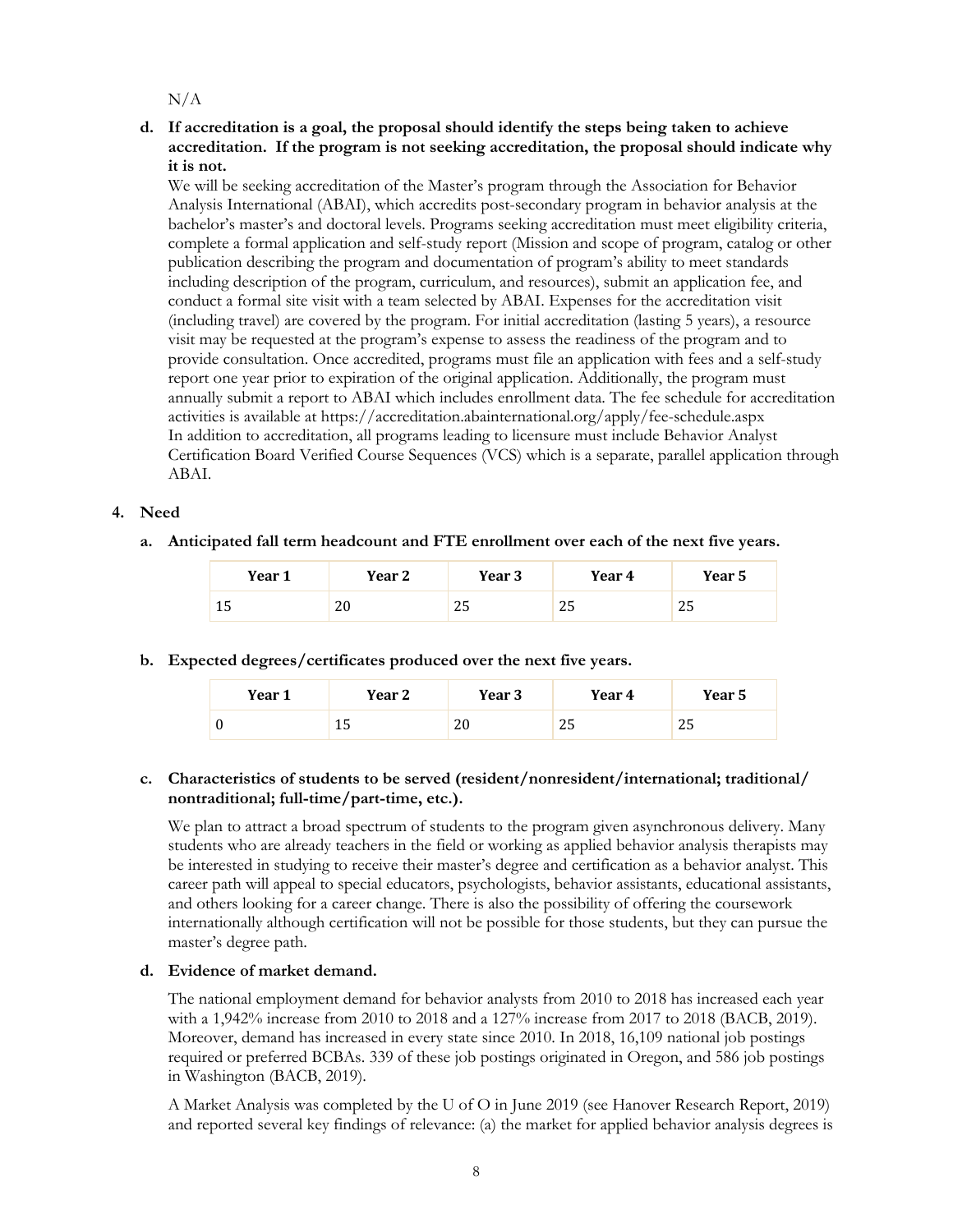not saturated, particularly in Oregon; (b) the average annualized growth rate of applied behavior analysis completions in the Far West region of the U.S. is 42.5%. For perspective, the national average for all programs is 1.6% (Hanover, 2019), (c) national projected employment growth for relevant occupations from 2016 to 2026 is 16.2%. and (d) the current number of online applied behavior analysis master's programs nationwide is 7.

The Hanover Market Analysis report is available upon request.

e. **If the program's location is shared with another similar Oregon public university program, the proposal should provide externally validated evidence of need (e.g., surveys, focus groups, documented requests, occupational/employment statistics and forecasts).**

N/A

**f. Estimate the prospects for success of program graduates (employment or graduate school) and consideration of licensure, if appropriate. What are the expected career paths for students in this program?**

In June of 2019, the U of O Provost Office contracted with the HANOVER Research group to assess demand for master's degree programs in applied behavior analysis. This report includes an examination of student and labor market demand, as well as analysis of potential competitor programs. HANOVER recommended that (a) an online master's program in applied behavior analysis should be pursued due to the positive student and labor demand indicators for applied behavior analysis and the relative few local competitors; and (b) offer fieldwork or supervised experience opportunities to students to increase employability. In summary, this 2019 report had several key findings relevant to the prospects for our graduates:

1. Applied behavior analysis is a small but rapidly growing field with viability for an online distance formatted program, particularly for working professionals.

2. Positive employment prospects are anticipated for program graduates. The national projected employment growth for relevant occupations held by Board Certified Behavior Analysts (BCBAs) is 16.2% between 2016 and 2026. This is compared to the national average of all Master's programs at 7.4% employment growth.

3. The market for applied behavior analysis degrees is not saturated, particularly in Oregon. There are 7 online applied behavior analysis master's programs nationwide and only two applied behavior analysis programs in Oregon (one is a certification program only).

The national employment demand for behavior analysts from 2010 to 2018 has increased each year with a 1,942% increase from 2010 to 2018 and a 127% increase from 2017 to 2018 (BACB, 2019). Demand is especially high in California, Massachusetts, New Jersey, Washington, and Illinois. Moreover, demand has increased in every state since 2010. In 2018, 16,109 national job postings required or preferred BCBAs. 339 of these job postings originated in Oregon, and 586 job postings in Washington (BACB, 2019). The HANOVER report analyzed the last 6 months (prior to June 2019) of job postings and suggest that the production of newly certified BCBAs has matched the demand and has yet to outpace the high need.

A Master's in Applied Behavior Analysis leading to certification as a BCBA is a unique addition to the Department and College of Education more broadly as BCBAs do not neatly fall into a single occupational category and certification is often combined with other certification. For instance, a recently conducted market analysis indicated that employers of related occupations (i.e., clinical, counseling, school psychologists, speech language pathologist, special education teachers, and education administrators) are increasingly noting a requirement or preference for applicants who also hold a BCBA credential (Burning Glass Technologies, 2015).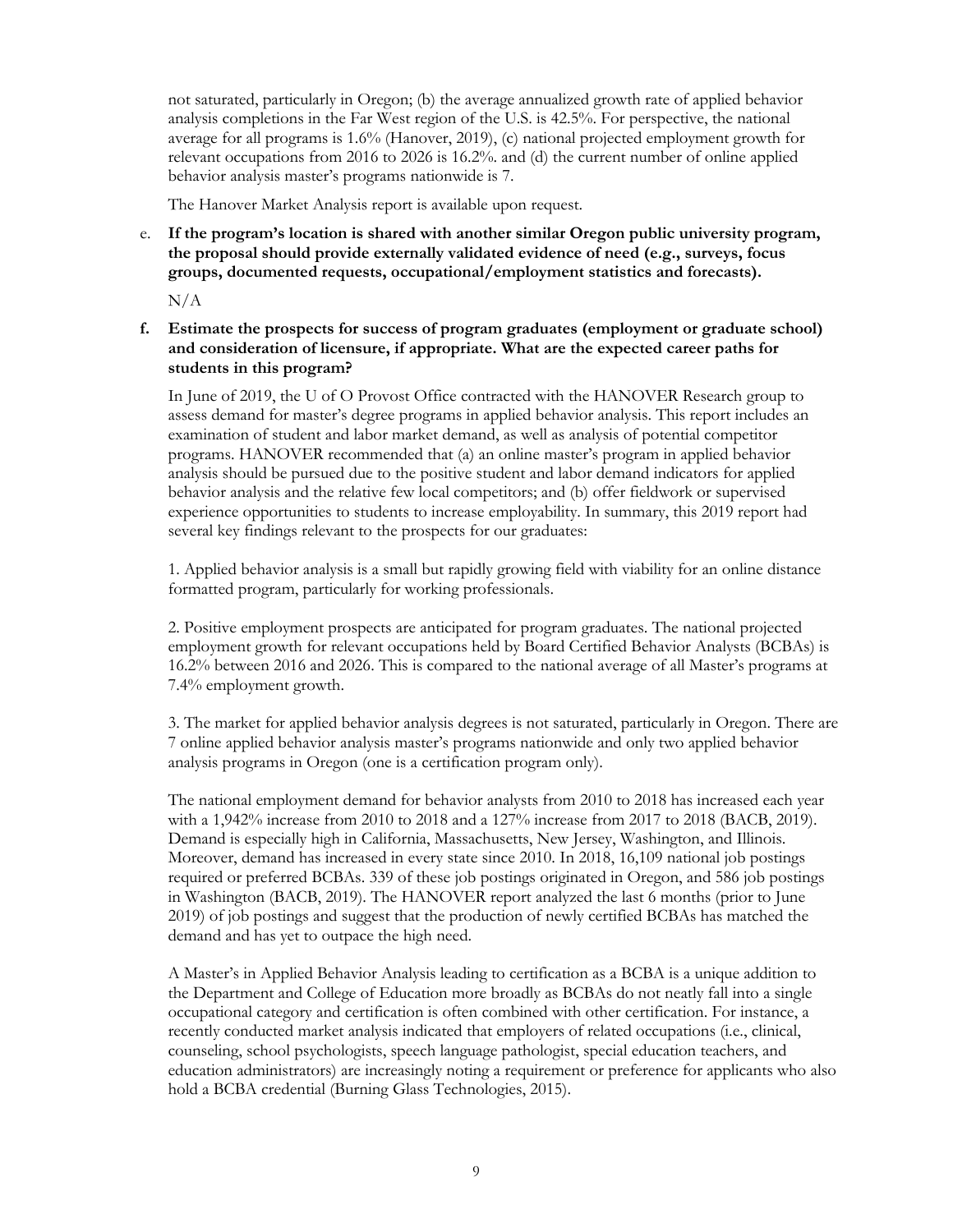#### **5. Outcomes and Quality Assessment**

#### **a. Expected learning outcomes of the program.**

The 5th edition of the BCBA/BCaBA Task List (Behavior Analyst Certification Board, 2017) outlines the knowledge and skills that are foundational to the BCBA and BCaBA examinations required for licensure. Foundational content includes basic skills, underlying principles and knowledge (Items A-D), whereas Applications includes practice-oriented skills (Items E-I). The 95-item Task List (Learning Outcomes) was created based on formal job analysis of the work of BCBAs and BCaBAs and is routinely revised to reflect changes in best practice. Task list items (learning outcomes) can be reviewed at https://www.bacb.com/wp-content/uploads/2020/05/170113-BCBA-BCaBA-tasklist-5th-ed-.pdf.

## **b. Methods by which the learning outcomes will be assessed and used to improve curriculum and instruction.**

Per standards (9-106-00 through 9-106-04) set by ABAI for Master's programs, Master's students will demonstrate knowledge and understanding founded upon their bachelor's level studies; the Master's program will provide students with opportunities to apply their knowledge and understanding, and problem-solving abilities in new or unfamiliar environments within broader (or multidisciplinary) contexts related to behavior analysis. Students will be able to communicate their conclusions, the knowledge and rationale underpinning these, to specialist and non-specialist audiences clearly and unambiguously.

As many of the specific task items include both knowledge targets and practice-related competency, supervised experiences are integral to both fully covering the task list and moving to mastery. For the Master's Program, students will also take coursework in Experimental Analysis of Behavior. SPED 671 Experimental Research in ABA and the associated SPED 672 Experimental Research in ABA Lab will cover basic research with humans and non-human animals that explores behavior analytic principles and mechanisms of learning and behavior. Students will (a) develop competence in understanding how principles of behavior are discovered and described in the context of basic human and non-human animal research; (b) be able to explain basic behavior analysis theory and define basic behavior analysis terms and principles; and (c) will apply the basic principles of behavior analysis to the development of intervention procedures to promote learning and behavior during simulated animal lab exercises using CyberRat (Ray & Miraglia) software online.

Each student, with the assistance of their advisor, will quarterly complete/update a personal assessment of their knowledge, skills, and confidence regarding the The 95-item Task List (Learning Outcomes). Program faculty will provide evaluation of the quality and scope of the student's completion of these task items and track their progress and growth throughout the program. Master's students will be approved for beginning their supervised research project in ABA when all 95-items on the task list have been approved as completed successfully or in progress.

Additionally, broad learning outcome items have been selected according to the self-study standards checklist of the ABAI requirements for accreditation to provide a global evaluation process for the program's curriculum and outcomes (see attachment "ABA Proposed Curriculum"). Although other program and process outcomes will be tracked, this chart only includes those assessment items related to the assessment of learning outcomes. Outcomes will be assessed on an annual basis by a team of program faculty and students and the findings of the annual self-study evaluation of the program, curriculum, and learning outcomes will be used to revise the program accordingly. In accordance with accreditation standards, the results of the annual program self-study will be posted publicly for relevant stakeholder consumption. The table below summarizes program learning outcomes as mandated by the ABAI certification board and the method of assessment.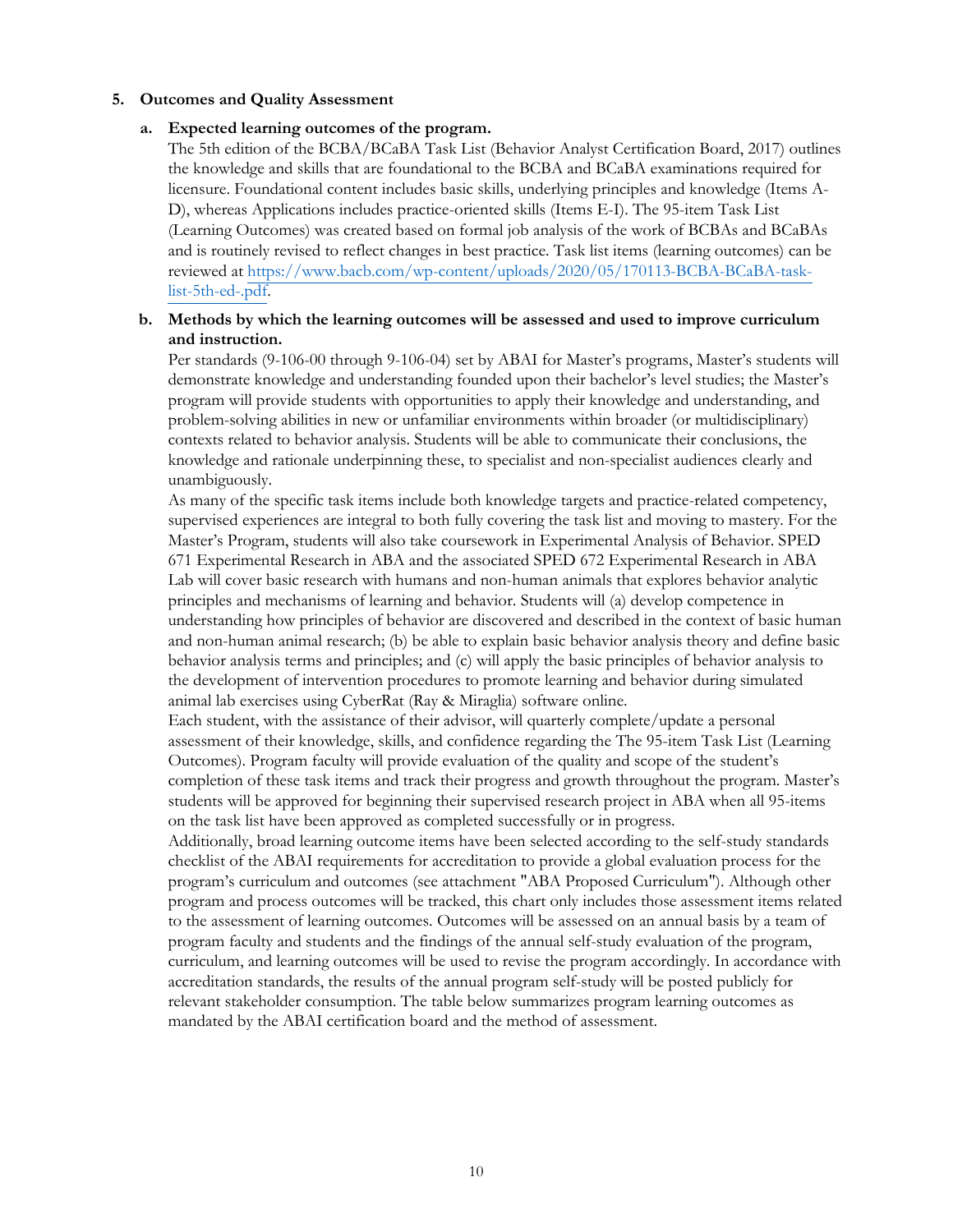| <b>Broad Learning Outcome from</b><br><b>ABAI Accreditation Standards</b>                                                                                                               | <b>Method of Assessment</b>                                                                                                                                                                                                                                                                                                                                                                                                                                       |  |
|-----------------------------------------------------------------------------------------------------------------------------------------------------------------------------------------|-------------------------------------------------------------------------------------------------------------------------------------------------------------------------------------------------------------------------------------------------------------------------------------------------------------------------------------------------------------------------------------------------------------------------------------------------------------------|--|
| Students demonstrate<br>knowledge and<br>understanding in behavior<br>analysis.                                                                                                         | Course grades.<br>Program faculty assessment of student performance on<br>95-item program task list (Master's students,<br>undergraduate, licensure coursework students).<br>Performance on key application assignments in: SPED<br>571 ABA Assessment; SPED 572 Advcd Behav Class<br>Mgmt; SPED 573 Behv Change Proc I; SPED 576 Behv<br>Change Proc II.<br>Success rate on Behavior analysis Certification Board<br>examination.                                |  |
| Program extends and/or<br>enhances knowledge and<br>provides opportunities for<br>originality in developing or<br>applying ideas, often within a<br>research context.                   | Quality of Master's reports or theses as judged by faculty<br>ratings and percentage of products published in a peer-<br>reviewed journal or presented as a peer-reviewed<br>presentation at a professional conference. (Master's<br>students)<br>Quality of written research papers in SPED 576 Behv<br>Change Proc II; and SPED 575 Single-Case Research<br>Design as assessed by program faculty ratings of<br>proportion of randomly selected student papers. |  |
| Students apply their<br>knowledge, and problem-<br>solving abilities in unfamiliar<br>environments within broader<br>(or multidisciplinary)<br>contexts.                                | Instructor/Supervisor evaluation of student during:<br>$\bullet$<br>SPED 673 Superv Prac in ABA; SPED 574 Ethics in<br>ABA; SPED 577 Personnel Mgmt.                                                                                                                                                                                                                                                                                                              |  |
| The students communicate<br>their conclusions, and the<br>knowledge and rationale<br>underpinning these, to<br>specialist and non-specialist<br>audiences clearly and<br>unambiguously. | SPED 674 Supv Rsrch Proj ABA(Masters Report or<br>Thesis)<br>Quality of written assignments in SPED 577 Personnel<br>Management and SPED 574 Ethics in ABA as assessed<br>by program faculty ratings of proportion of randomly<br>selected student papers.                                                                                                                                                                                                        |  |

## **c. Nature and level of research and/or scholarly work expected of program faculty; indicators of success in those areas.**

The administrator of the program will be a doctoral-level behavior analyst and a full-time member of the core faculty, whose training and experience equip them to lead the program. The faculty will consist of behavior analysts who document their expertise in the applied, experimental, or conceptual analysis of behavior. The core faculty will consist of full-time doctoral-level behavior analysts. Other program faculty, full- or part-time NTTF will have masters or doctoral degrees in behavior analysis or a related field. Faculty assignments and hires will be made within the Special Education and Clinical Sciences Department. Tenure-track faculty will be expected to meet the promotion and tenure guidelines advanced by the U of O College of Education at their appropriate rank (Assistant, Associate, Full) which includes excellence in research, teaching, and service. Non-tenure track faculty will be expected to meet the promotion and tenure guidelines advanced by the U of O College of Education at their appropriate rank. Faculty associated with the program will be expected to carry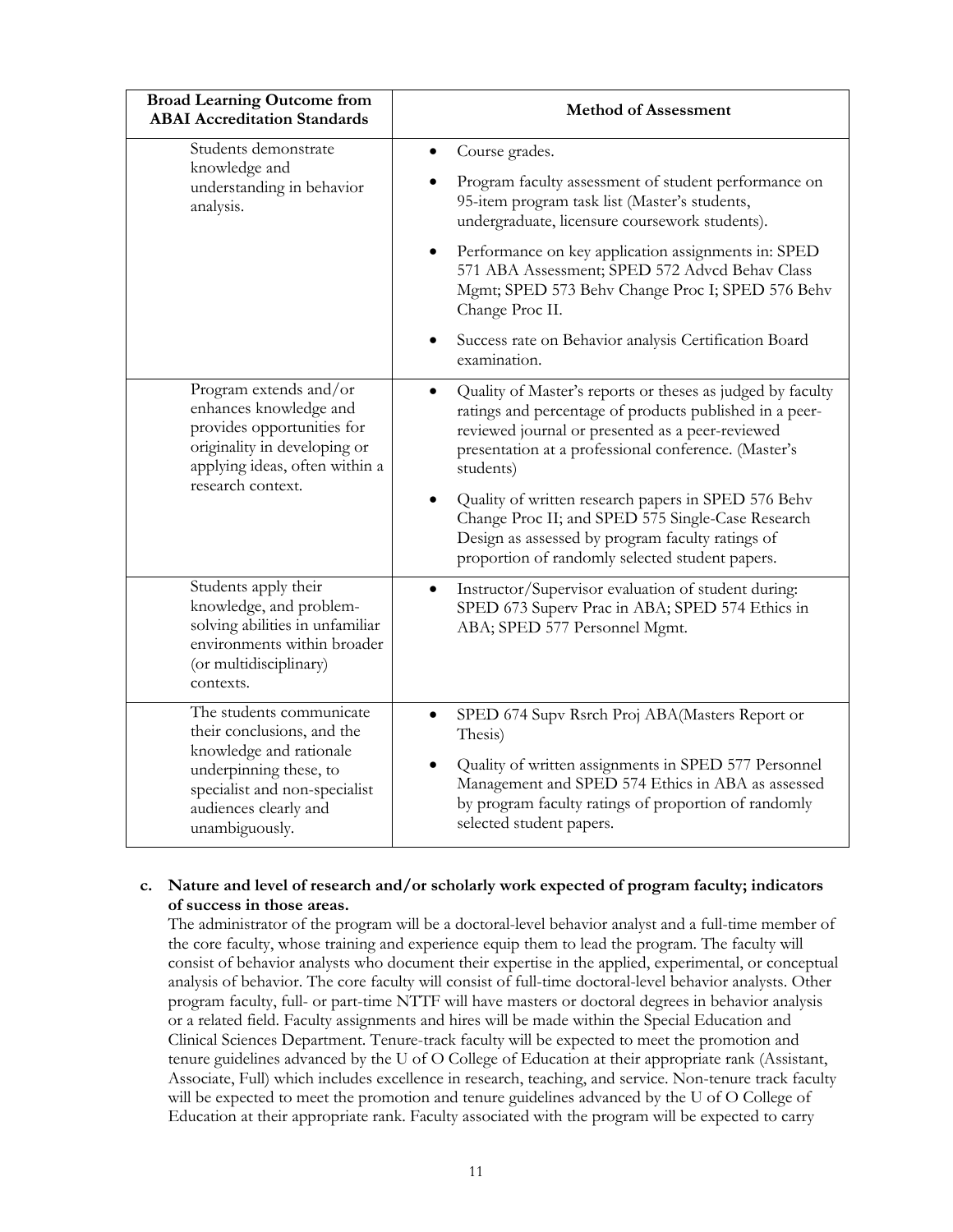out innovative research in applied behavior analysis, engage in the dissemination of their research through peer-reviewed publications and professional presentations. All of the aforementioned activities will be evaluated annually and at other assigned times per the U of O CBA guidelines and College of Education procedures for faculty evaluation. Faculty will be expected to deliver highquality engaging coursework as assessed by student evaluation, instructor reflection, and peer observation of teaching activities and materials.

## **6. Program Integration and Collaboration**

## **a. Closely related programs in this or other Oregon colleges and universities.**

Oregon Institute of Technology – M.S. in Applied Behavior Analysis with Licensure and **Certification** 

Portland State University – Applied Behavior Analysis Certificate

## **b. Ways in which the program complements other similar programs in other Oregon institutions and other related programs at this institution. Proposal should identify the potential for collaboration.**

Oregon Institute of Technology and Portland State University are the only two state institutions that offer relevant programs (both online), and Portland State University's program is a Certificate rather than a full master's degree. Given high demand and low saturation, University of Oregon will likely find the market viable, especially for a program that is available online. The proposed program would be the first graduate program accredited by ABAI in the Pacific Northwest and is part of strategic planning for our college to remain viable at the graduate level while responding to changing undergraduate licensure demands in the state.

In conversations with OIT ABA faculty, there was agreement among the faculty that market analysis of the job prospects for board certified behavior analysts in Oregon and nationally suggests careers and master programs in ABA are high growth areas. There was consensus that we need more BCBAs in Oregon and that additional programs could assist to fulfill local need.

The institutions discussed several ways the two programs can collaborate to mitigate competition concerns and to synergistically support the training of high quality, culturally competent researcher-clinicians from our programs. Implementation of these ideas will require ongoing planning and conversations between program faculty at both universities, but there is a shared commitment to high quality academic programming for students in ABA, and there is potential for future collaboration. In addition, both programs have a shared interest in working with our state's ABA chapter, ORABA, and our national professional organizations to raise issues pertaining to autism and developmental disability licensure and practice legislation and those issues pertaining to higher education. A second master's program in ABA in Oregon could support advocacy and policy efforts already underway with ORABA and Oregon Tech faculty.

- Program faculty will explore opportunities for collaborative recruitment efforts within Oregon with particular emphasis on rural and frontier communities that are difficult to reach due to distance.
- Informal agreements about sharing accurate and timely information about the 2 programs to potential students that highlights goodness of fit of the program to the student's individual situation (e.g., Oregon Tech part time, synchronous online program might be better suited to working professionals and students desiring a synchronous online program).
- The program faculty will explore the option of UO students enrolling in supervised experience practica in their internship year with Oregon Tech through the BIG ABA Clinic in Klamath Falls and transferring these credits to UO. Currently, there is room for approximately 5 interns with room to grow in the future.
- The program faculty will explore opportunities for sharing resources around research supervision for master's students enrolled at Oregon Tech. Both programs have needs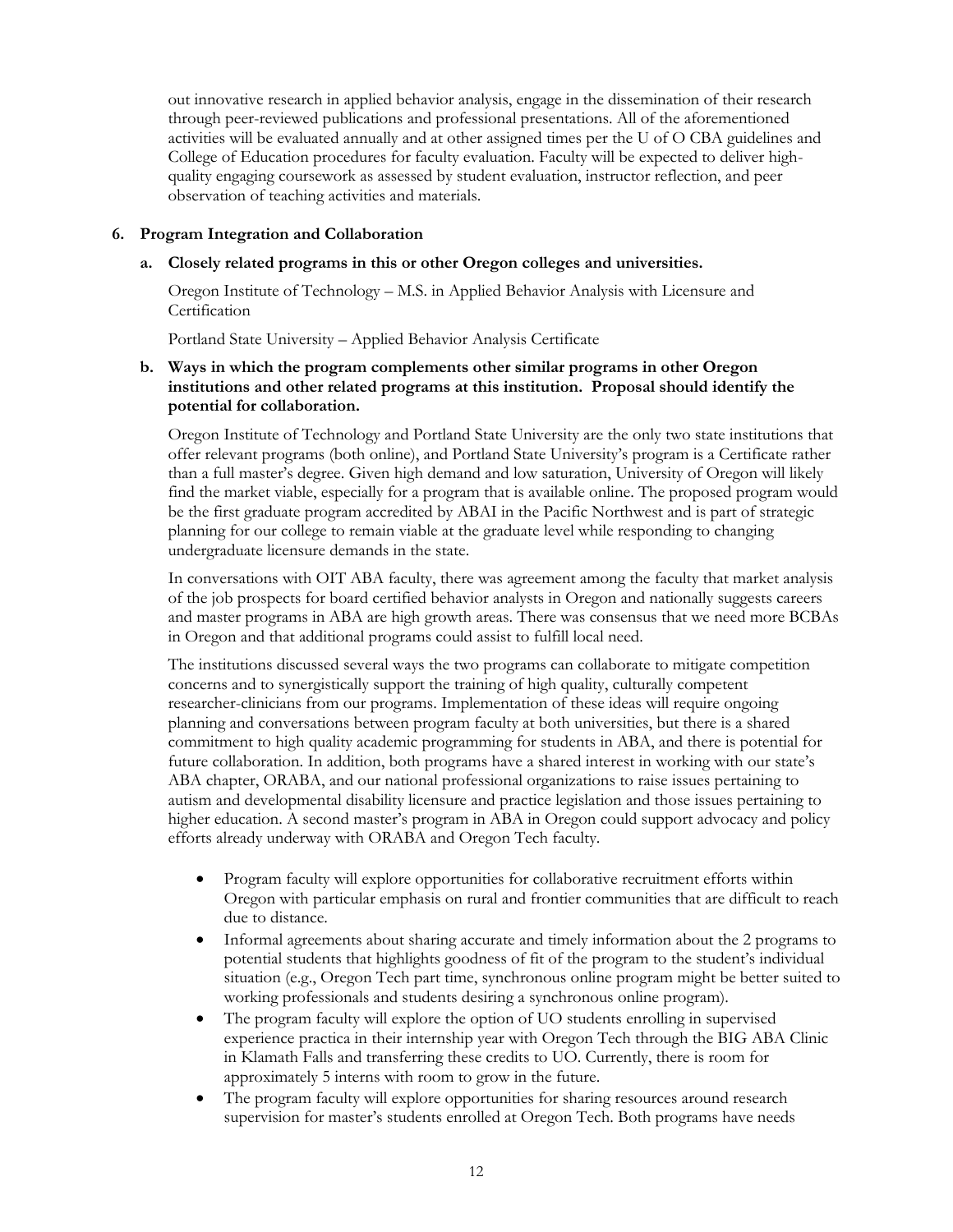related to research supervision, but the UO Special Education Doctoral students may be able to support these activities as part of their supervised doctoral competencies.

- The programs will explore potential collaboration around a shared, online professional seminar series to serve the purpose of fulfilling programmatic requirements not linked to coursework
- The programs will explore potential collaboration on a future US Department of Education Office of Special Education Programs interdisciplinary personnel preparation grant.
- Faculty with both programs are concurrently working on curriculum and embedded ABA and Special Education student outcomes related to diversity, equity, and inclusion. A merge of efforts through an online professional learning community (PLC) could improve efficiencies in development and enable a research informed approach to implementation and assessment of program outcomes across programs as innovations are implemented.
- **c. If applicable, proposal should state why this program may not be collaborating with existing similar programs.**

N/A

## **d. Potential impacts on other programs.**

There is some reasonable concern that UO might compete with Oregon Tech for students seeking these types of programs. However, both the UO and Oregon Tech are in competition with the other 6 Far West master's degree programs in ABA and 10 national programs, which include fully online Master programs. The actual impact of the UO's program on the Oregon Tech program is unknown, but we discussed potential collaborations and informal agreements that could support noncompetition between the programs (see 6b)

#### **7. External Review**

## If the proposed program is a graduate level program, follow the guidelines provided in *External Review of New Graduate Level Academic Programs* **in addition to completing all of the above information.**

An external review was satisfactorily completed in April of 2021 and is available upon request.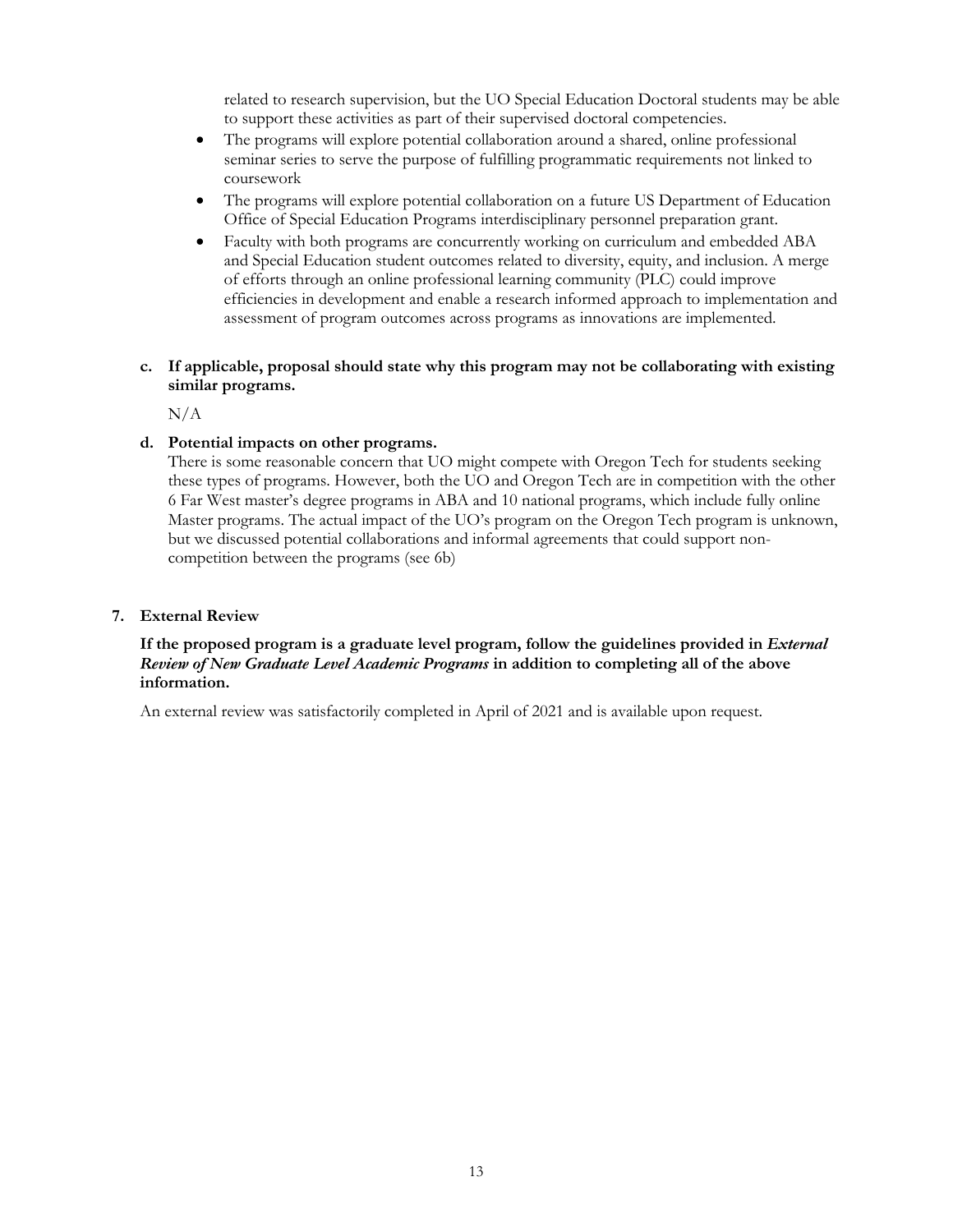# **University of Oregon Proposed Master of Science in Applied Behavior Analysis Summary Document**

## **a. A brief description of the anticipated program**

UO proposes a new Online Master of Science in Applied Behavior Analysis within the Special Education and Clinical Sciences Department. This new degree program is aimed at increasing the number of UO graduates with the knowledge, skills, and experiences necessary to design, deliver, and evaluate applied behavior analytic services and supports to individuals with disabilities (e.g., intellectual and developmental disability including autism spectrum disorder). This specialized professional graduate degree will include core courses covering the principles of behavior; research methods; conceptual, experimental, and applied behavior analysis; and ethics.

This program follows the verified course sequence and Master's degree requirements put forth by the professional and licensing organization of Behavior Analysis and Board Certified Behavior Analysts (BCBAs): the Association for Behavior Analysis International (ABAI) and the Behavior Analyst Certification Board (BACB). In addition to the Master's in Applied Behavior Analysis, we will offer the following graduate and undergraduate paths in Applied Behavior Analysis that are entirely situated within the curriculum of the Master's Program: Non-Degree Seeking Applied Behavior Analysis verified course sequence, and Undergraduate Minor in Applied Behavior Analysis.

- **b. Program location and modality (face to face, online, and/or hybrid)** Online
- **c. Anticipated start date** Fall 2021

## **d. Anticipated enrollment, at launch and goals for 5 and 10 years out**

The COE ABA program forecast starting with a cohort of 15 and growing to 25 by the third cohort. This is an anticipated enrollment of 60 in year five and 80 in year ten (cohorts of 30 and 40 respectively).

## **e.An abbreviated description of how the program contributes to addressing statewide needs and goals and aligns with the university's mission and strategic plan.**

This program's curricular focus is on the science of human behavior and learning, which leverages the UO Special Education Program's national reputation as the 3rd best special education program in the nation (U.S. News Report) and the expertise of current TTF in applied behavior analysis, multi-tiered systems of support (e.g., Positive Behavior Interventions and Supports), single-case research design, academic instruction, and intellectual disabilities, and autism spectrum disorders to provide high-quality instruction and mentorship to graduate students seeking knowledge and skills in this science.

## *Student access and diversity*

An online master's degree in behavior analysis offers students rigorous training in the science of human behavior and learning. This online program seeks to leverage our partnerships with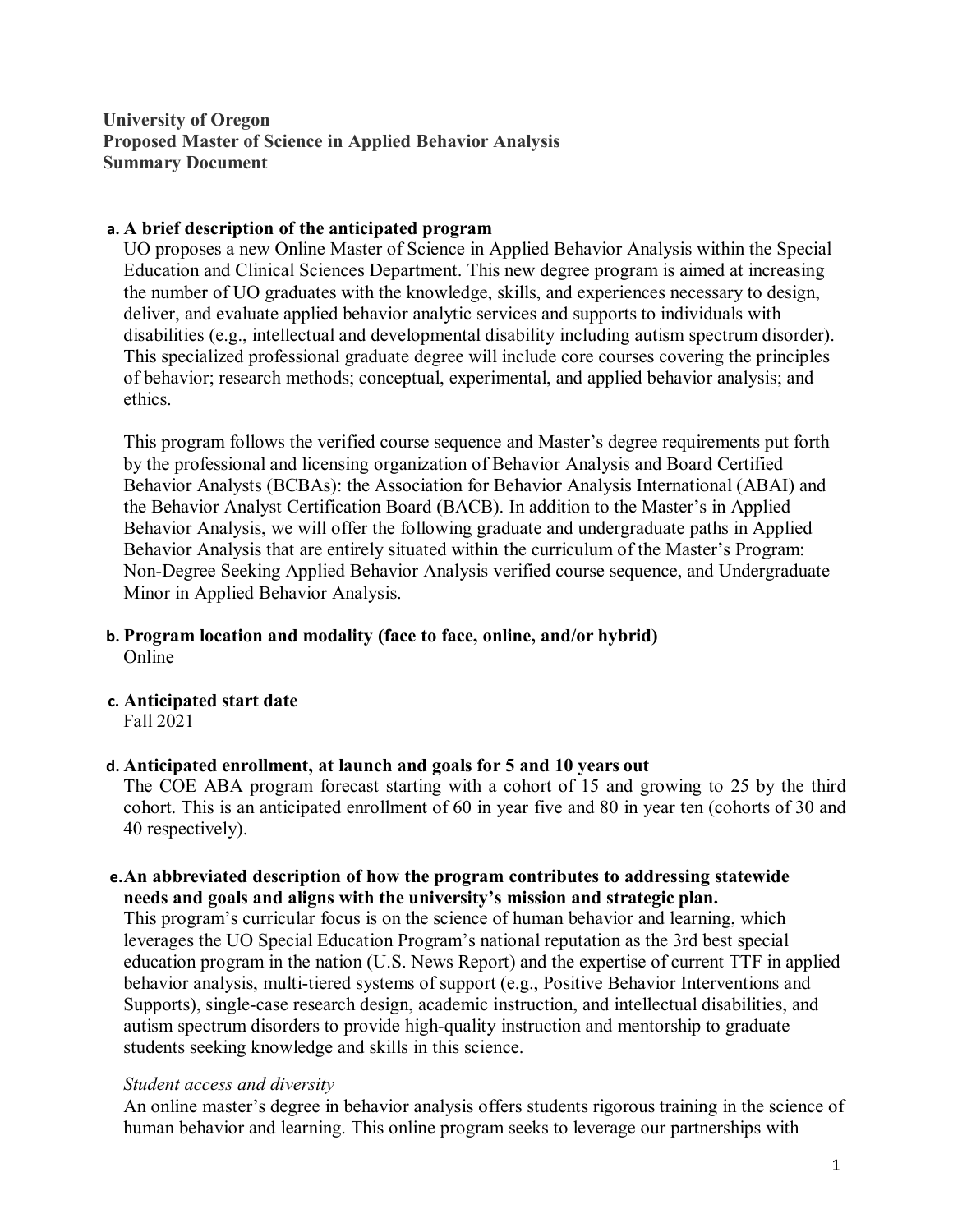Educational Service Districts and school districts across Oregon, including in rural communities, in recruitment efforts to ensure that we are developing local talent that will improve access to our program for nontraditional and diverse students. This "grow your own" approach is essential for ensuring our graduates provide much needed services for families of children with autism, schools, and community agencies in Oregon, but also provides the program with opportunities to increase the diversity of students enrolled. We are committed to recruiting and supporting individuals from traditionally underrepresented groups (students with disabilities, students who are Black, Indigenous, or a person of color, first-generation students) and will ensure that our admissions and program evaluation activities reflect this priority.

## *Quality learning, research, knowledge creation and innovation*

We are proposing a research-intensive master's degree which prepares graduates to work in school and community based mental health organizations, to prepare for Ph.D. programs, and to obtain eligibility to sit for the BCBA licensure exam. The UO College of Education provides a rich research environment with 16 research and outreach units including Early Childhood CARES and the HEDCO Clinic. These resources are sufficient in number and quality to support student learning outcomes including completion of a Capstone master's report or thesis. In other nationally regarded applied behavior analysis Master's programs, these types of Capstone projects are often publishable studies that contribute to the creation of knowledge regarding evidence-based practices for individuals with disabilities.

## *Economic and cultural support of Oregon*

The national employment demand for behavior analysts from 2010 to 2018 has increased each year with a 1,942% increase from 2010 to 2018 and a 127% increase from 2017 to 2018 (BACB, 2019). Moreover, demand has increased in every state since 2010. In 2018, 16,109 national job postings required or preferred BCBAs. 339 of these job postings originated in Oregon, and 586 job postings in Washington (BACB, 2019).

A Market Analysis was completed by UO in June 2019 (see Hanover Research Report, 2019) and reported several key findings of relevance: (a) the market for applied behavior analysis degrees is not saturated, particularly in Oregon; (b) the average annualized growth rate of applied behavior analysis completions in the Far West region of the U.S. is 42.5%. For perspective, the national average for all programs is 1.6% (Hanover, 2019), (c) national projected employment growth for relevant occupations from 2016 to 2026 is 16.2%. and (d) the current number of online applied behavior analysis master's programs nationwide is 7.

Board Certified Behavior Analysts (BCBAs) at the Master's level are independently practicing professionals who are often self-employed or open up small businesses employing high school graduates and college graduates of 2-year community colleges and 4-year universities, which directly supports the economic growth of Oregon communities both by stabilizing families of children with autism by providing needed insurance mandated applied behavior analysis and creating unique jobs within the community.

This program proposal directly responds to an area of need for licensed master's level applied behavior analysis professionals in Oregon and nationally. Although BCBAs work in a number of fields and settings, the most common area of expertise and employment is related to intellectual and developmental disabilities including autism spectrum disorder. Autism spectrum disorder, a neurodevelopmental disorder characterized by social communication delays and a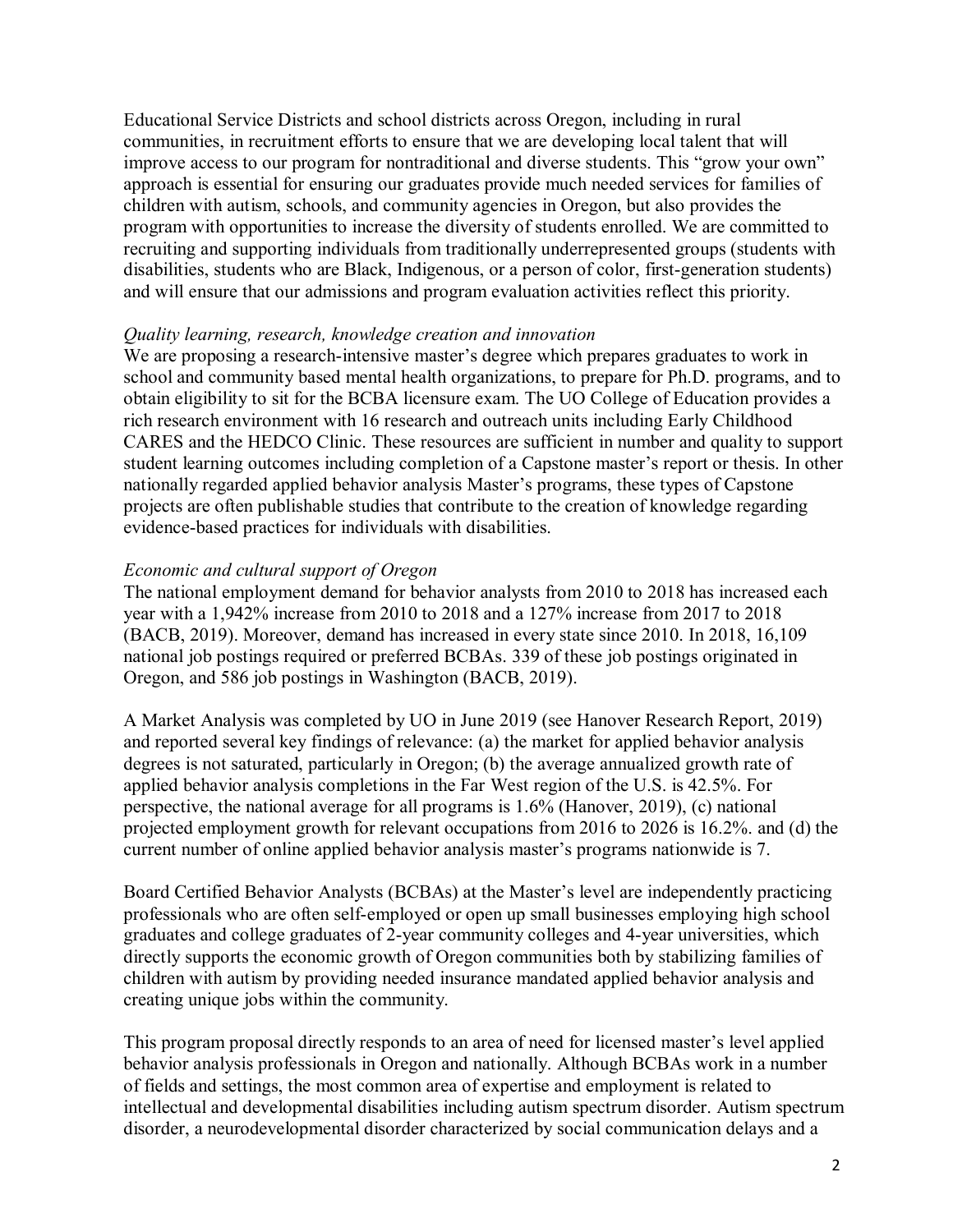pattern of rigid and repetitive behavior (APA, 2015), has a current prevalence of 1 in 54 children eight years of age (CDC, 2020). Without appropriate early intervention autism symptoms persist over time, can seriously limit educational progress, and can contribute to worsened postsecondary outcomes. Costs of autism services in the United States alone is \$236- 262 billion annually, but costs of lifelong care can be reduced by 2/3 with early diagnosis and intervention. One of the few types of treatment services that show evidence in improving the concerns associated with ASD are intervention programs that use applied behavior analysis.

Oregon has the added context of the passage of legislation (SB 365, 2013) mandating the coverage of medically necessary applied behavior analysis for the treatment of autism spectrum disorder as delivered by licensed behavior analysts (i.e., BCBA) for both public (The Oregon Health Plan) and private insurers. As of 2019, there were 186 BCBAs in Oregon; however, the recommended case load for a BCBA supervising intensive services is 10 clients (Behavior Analyst Certification Board, 2014). Autism is estimated at 1.5 to 2 percent for children under 18 years of age; therefore, we can expect that approximately 15,000 children in Oregon have ASD. If prevalence remains stable and every child received ABA, Oregon would require a minimum of 1500 BCBAs. Not surprisingly, regional coordinated care organizations, particularly in Southern Oregon, Eastern Oregon, and coastal cities, have noted that the need for BCBAs is unmet. We expect 100% employment for the graduates of this program.